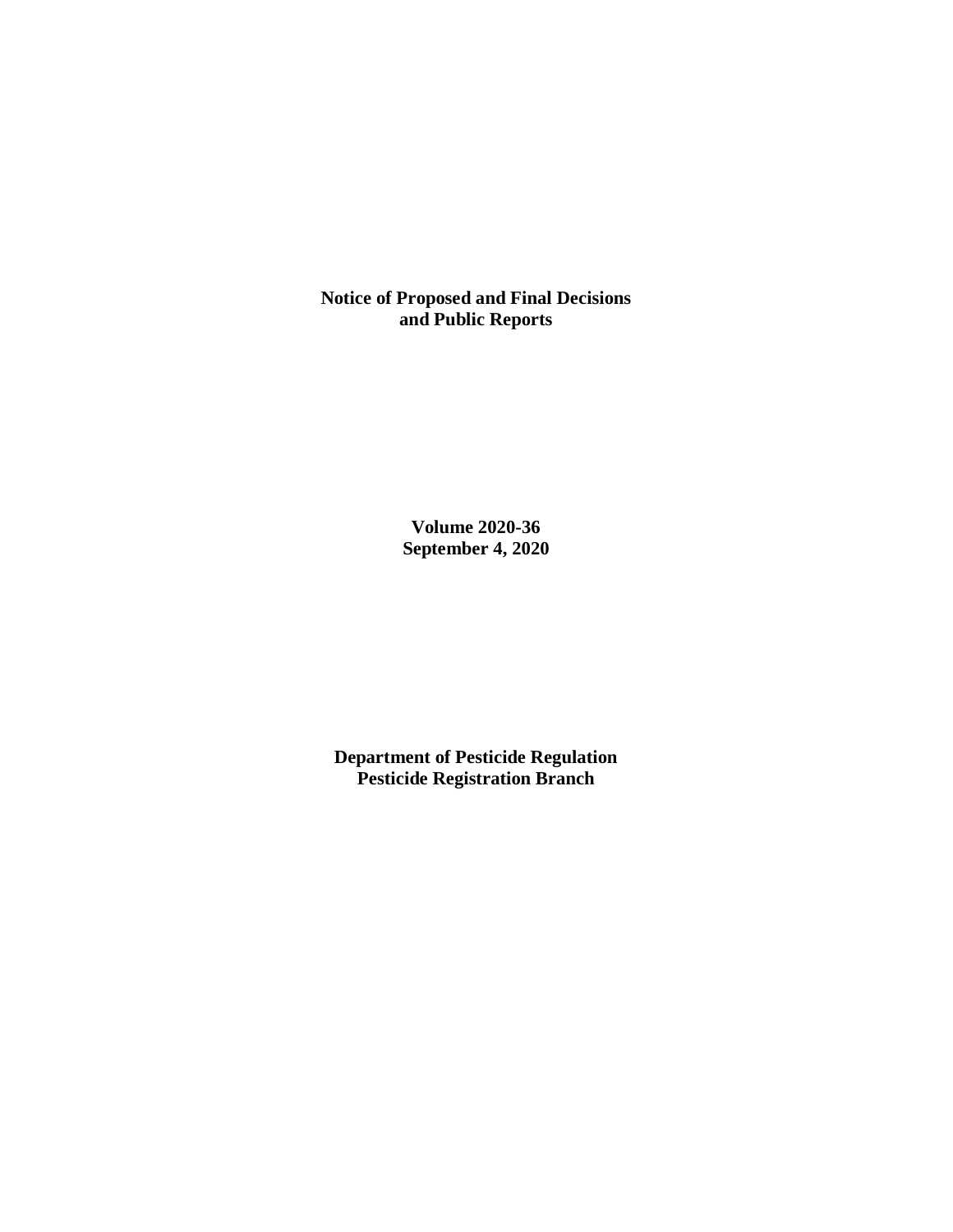# **NOTICE OF FINAL DECISIONS TO REGISTER PESTICIDE PRODUCTS AND WRITTEN EVALUATION**

Pursuant to Title 3, California Code of Regulations section 6255, the Director of the Department of Pesticide Regulation (DPR), files this Notice of Final Decisions to Register Pesticide Products with the Secretary of the Resources Agency for posting. This notice must remain posted for a period of 30 days for public inspection. Between the time DPR posts a proposed registration decision for public comment and DPR makes a final decision regarding the product, nonsignificant changes may be made to the product label (e.g., revising the product name, changing a master label to an end-use marketing label, correcting typographical errors). If the changes are not significant, DPR will not re-notice the product for public review and comment. However, if significant changes are made to the product label that substantially affect DPR's analysis on direct or indirect significant adverse environmental or human health impacts that can reasonably be expected to occur from the proposed decision, DPR will re-notice the product label for public review and comment.

In addition, for any product that is posted proposed to register as a conditional registration, the registrant may address the conditions of registration by providing the appropriate data or modifying the product label (e.g., remove use site, add "not for use in California" to a use site) during the posting period. If the registrant adequately addresses the conditions of registration during the posting period and the resulting change to the product label is not significant such that DPR must re-post the product label for review and public comment, DPR will post the product below, but will no longer have a "conditional" designation by the registration type.

For information about submitting a request for any documents related to this notice, please visit [https://www.cdpr.ca.gov/public\\_r.htm.](https://www.cdpr.ca.gov/public_r.htm)

To view the public report that was issued when the product was proposed for registration, click on the hyperlinked Tracking Number for the product.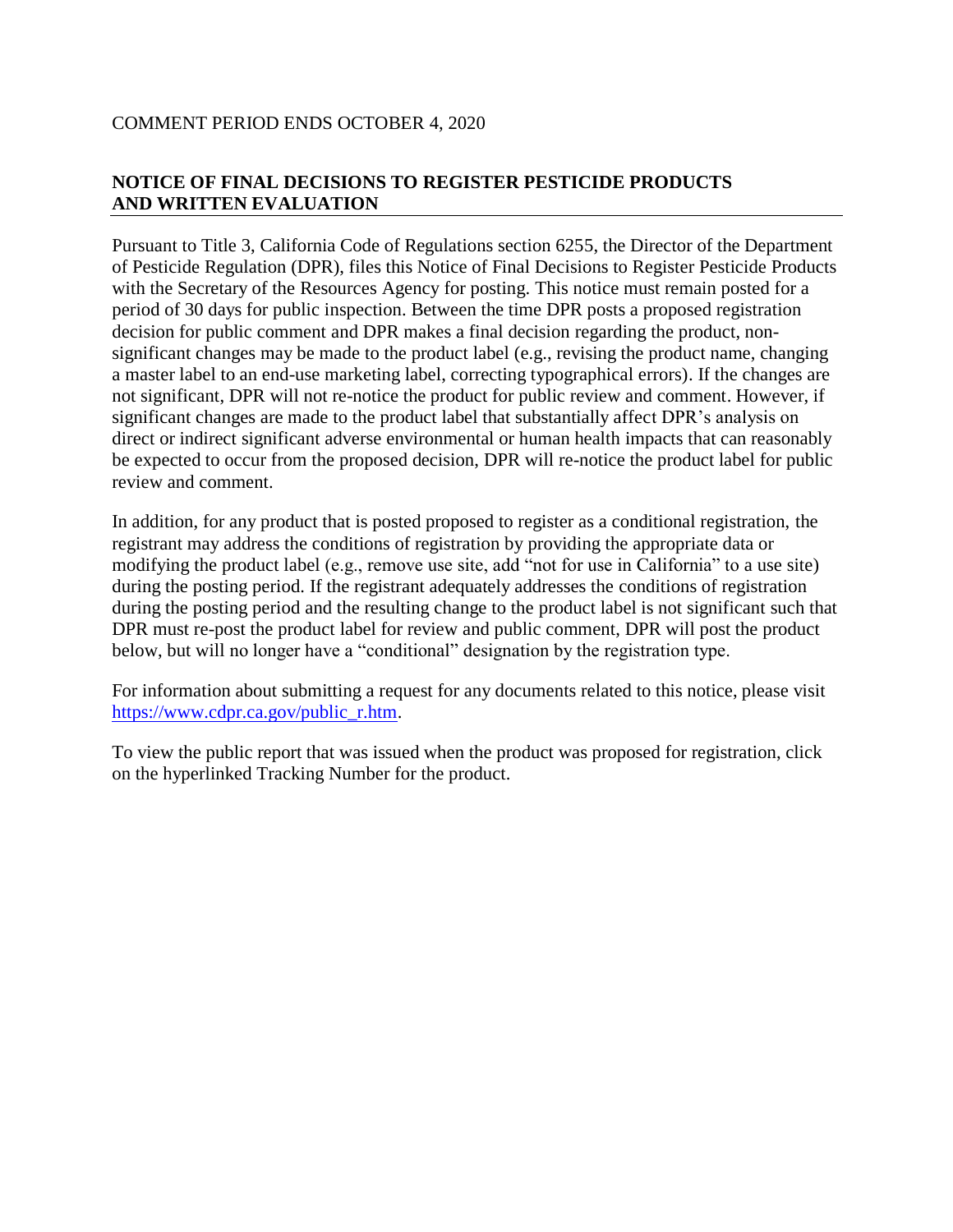#### **Notice of Final Decisions to Register (Continued) Page 2**

*Tracking Number with hyperlink to public report – (EPA Registration Number) Applicant / Brand Name*

[292778](https://www.cdpr.ca.gov/docs/registration/nod/public_reports/292778.pdf) - (100 - 1589) SYNGENTA CROP PROTECTION, LLC VIBRANCE CST USE: FUNGICIDE - FOR THE CONTROL OF DISEASES SUCH AS DAMPING-OFF, SEEDLING BLIGHT, AND SEED ROT ON COTTON TYPE: SECTION 3 REGISTRATION - ACTIVE INGREDIENT(S): AZOXYSTROBIN FLUDIOXONIL MEFENOXAM SEDAXANE CAS NUMBER(S): 131860-33-8 , 131341-86-1 , 70630-17-0 , 874967-67-6

### **Written Evaluation**

Pursuant to Title 3, California Code of Regulations section 6254, this notice includes a written evaluation of significant environmental points raised in comments submitted during the review and comment period required by Title 3, California Code of Regulations section 6253 for any of the products listed above.

#### **DPR received no comments on the above listed products.**

Tulio Macedo

 Tulio Macedo, Chief Pesticide Registration Branch 09/04/2020

Dated